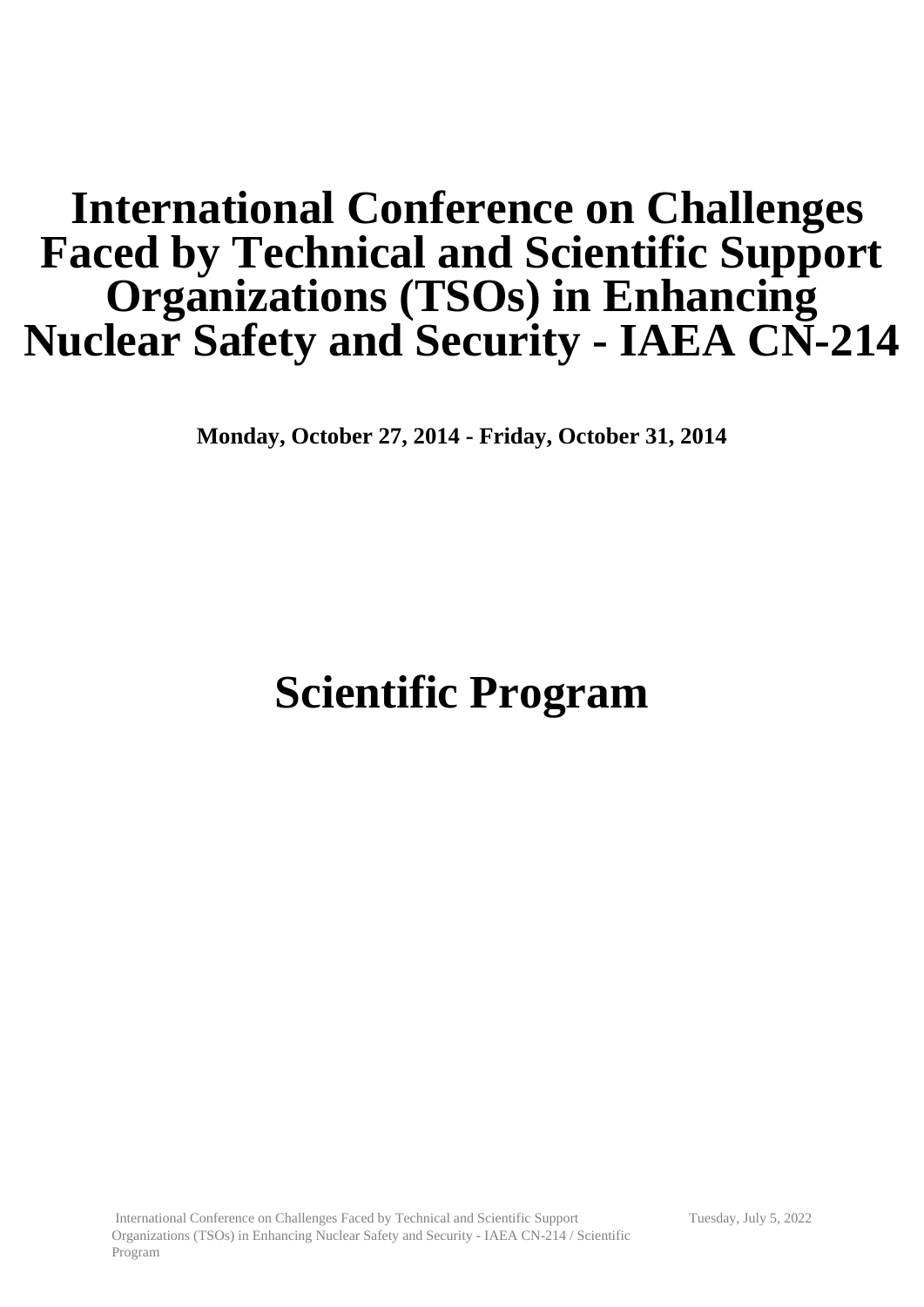<div style="text-align: justify;"> **Objectives**

The objectives of this conference are to assess and review ways to further improve the effectiveness of TSOs taking into account lessons learned from the Fukushima Daiichi nuclear accident. In particular, the conference will:

•Discuss the role of research and development in enhancing nuclear safety;

•Help participants to understand the impact of the Fukushima Daiichi accident on TSOs and to extract lessons to be learned;

•Highlight the role of TSOs in the implementation of the IAEA Action Plan on Nuclear Safety;

•Provide a forum for discussion of the roles, functions and value of TSOs in enhancing nuclear and radiation safety and nuclear security, including through capacity building in those countries launching or expanding their nuclear power programmes;

•Facilitate the exchange of experience and good practices in planning and implementing cooperative activities for capacity building and in identifying needs for assistance activities from the standpoint of recipient countries;

•Consider appropriate approaches for enhancing cooperation and effective networking among TSOs and beyond, including centres of excellence;

•Provide an overview of the technical and scientific support needed for maintaining a sustainable nuclear safety and security system; and

•Foster continued dialogue on all relevant technical, scientific, organizational and legal aspects at the international level.

#### **Target audience**

The conference is directed at a broad range of experts in the areas of nuclear safety and security, and aims to bring together the world's senior representatives from TSOs, regulatory bodies, industry/operators, research organizations and other relevant stakeholders.</div>

#### **Opening Session**

#### **The role of TSOs in Relation to the Fukushima Daiichi Accident**